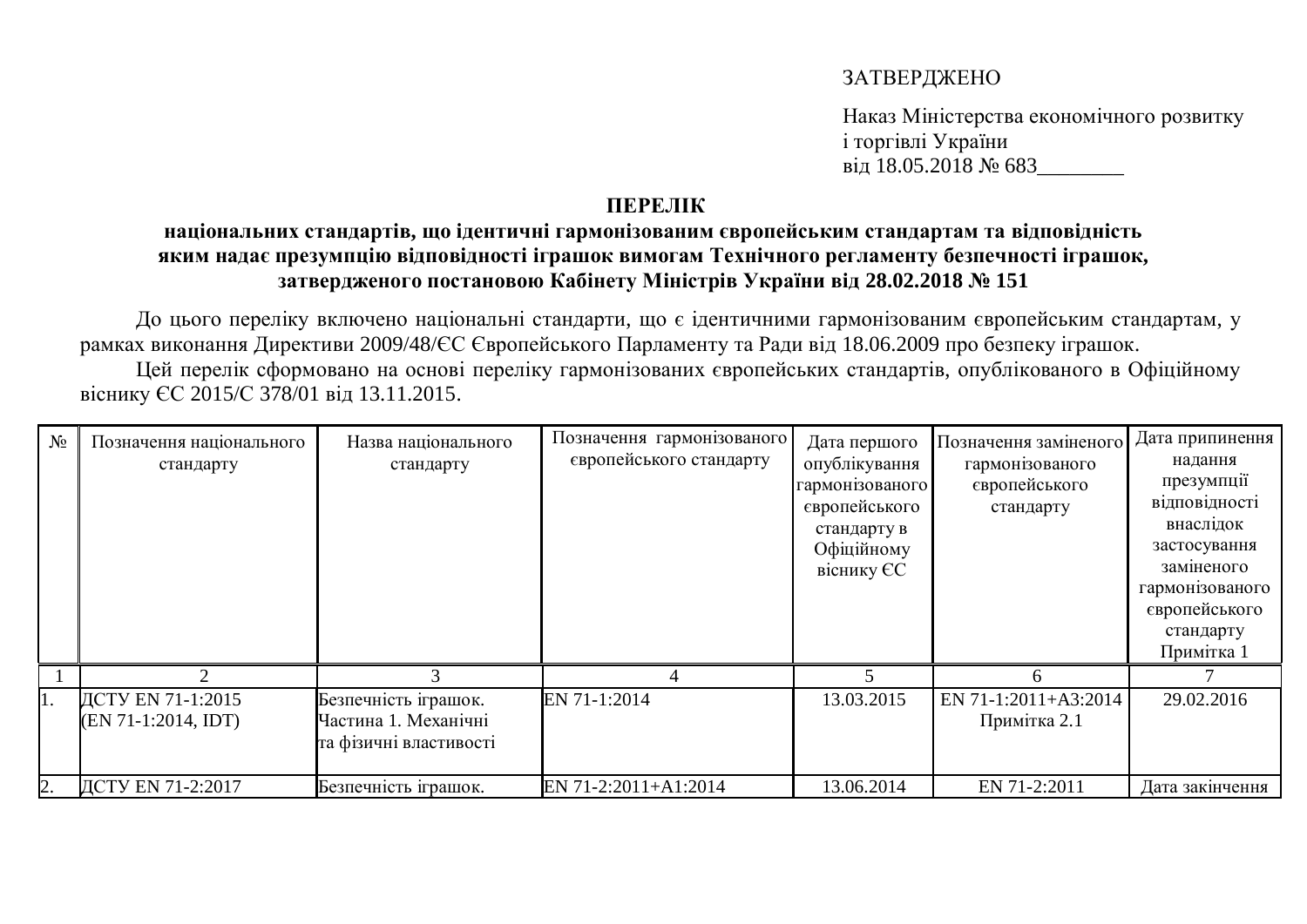|                  | $\overline{2}$                                                              | 3                                                                                                                                                       | $\overline{4}$       | 5          | 6                            | $\tau$       |
|------------------|-----------------------------------------------------------------------------|---------------------------------------------------------------------------------------------------------------------------------------------------------|----------------------|------------|------------------------------|--------------|
|                  | (EN 71-2:2011<br>$+A1:2014, IDT)$                                           | Частина 2. Займистість                                                                                                                                  |                      |            | Примітка 2.1                 | (30.09.2014) |
| $\beta$ .        | ДСТУ EN 71-3:2015<br>(EN 71-3:2013+A1:2014, IDT) Частина 3. Міграція певних | Безпечність іграшок.<br>елементів                                                                                                                       | EN 71-3:2013+A1:2014 | 13.03.2015 | EN 71-3:2013<br>Примітка 2.1 | 29.02.2016   |
| 4.               | ДСТУ EN 71-4:2015<br>(EN 71-4:2013, IDT)                                    | Безпечність іграшок.<br>Частина 4. Набори<br>для хімічних дослідів<br>і подібних занять                                                                 | EN 71-4:2013         | 28.05.2013 |                              |              |
| $\overline{5}$ . | ДСТУ EN 71-5:2017<br>$(EN 71-5:2015, IDT)$                                  | Безпечність іграшок.<br>Частина 5. Іграшкові<br>набори, що містять хімічні<br>речовини та не належать до<br>наборів для проведення<br>хімічних дослідів | EN 71-5:2015         | 13.11.2015 | EN 71-5:2013<br>Примітка 2.1 | 31.05.2016   |
| 6.               | ДСТУ EN 71-7:2015<br>(EN 71-7:2014, IDT)                                    | Безпечність іграшок.<br>Частина 7. Фарби<br>для малювання пальцями.<br>Вимоги та методи<br>випробування                                                 | EN 71-7:2014         | 13.06.2014 |                              |              |
| 7.               | ДСТУ EN 71-8:2015<br>(EN 71-8:2011, IDT)                                    | Безпечність іграшок.<br>Частина 8. Розвивальні<br>іграшки для домашнього<br>використання                                                                | EN 71-8:2011         | 19.10.2011 |                              |              |
| 8.               | ДСТУ EN 71-12:2015                                                          | Безпечність іграшок.                                                                                                                                    | EN 71-12:2013        | 29.06.2013 |                              |              |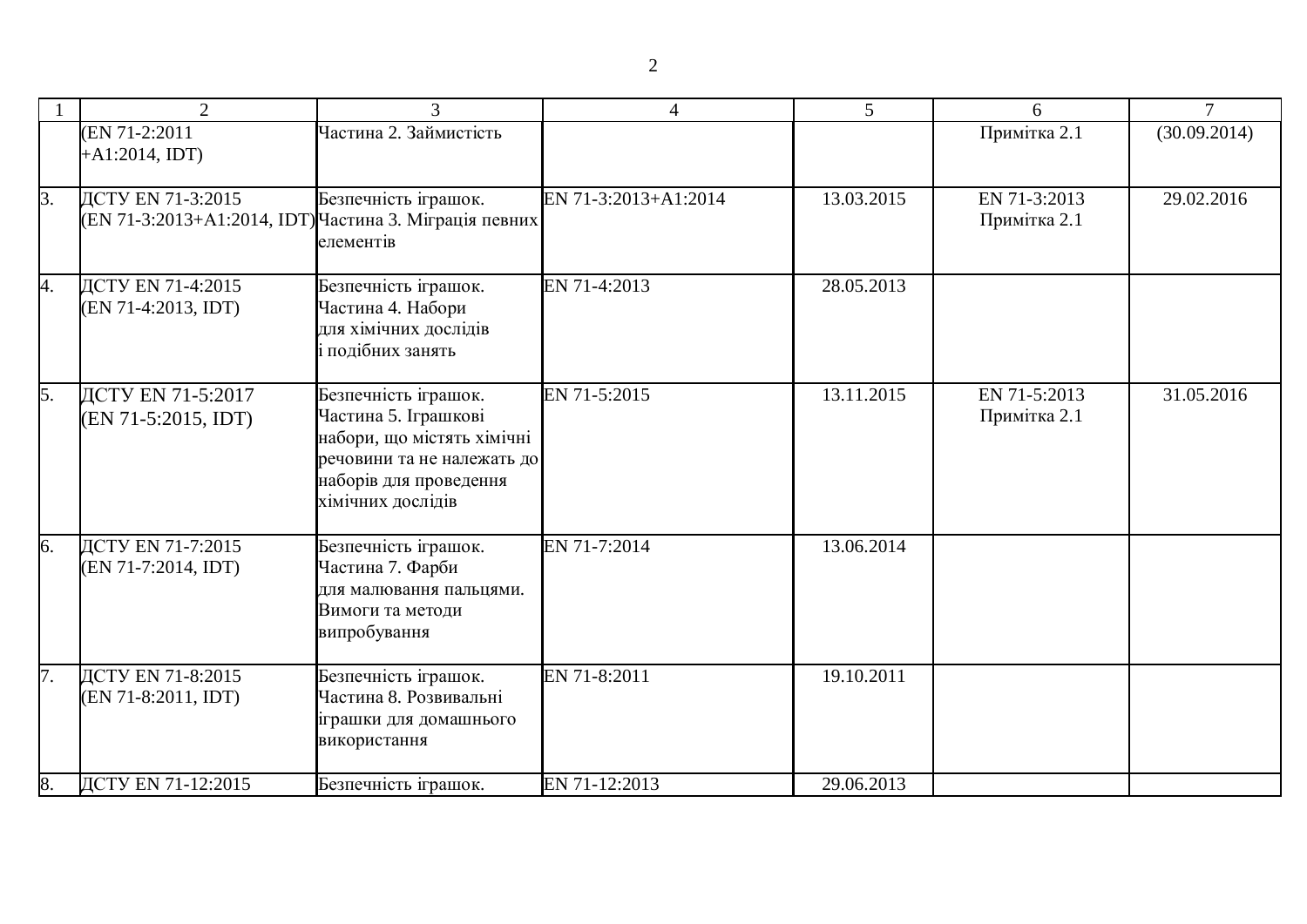|     | $\overline{2}$                               | 3                                                                                                                                            | $\overline{4}$                                                    | 5          | 6          | $\tau$                          |
|-----|----------------------------------------------|----------------------------------------------------------------------------------------------------------------------------------------------|-------------------------------------------------------------------|------------|------------|---------------------------------|
|     | (EN 71-12:2013, IDT)                         | Частина 12. N-нітрозаміни<br>та речовини, що можуть<br>перетворюватися<br>на N-нітрозаміни                                                   |                                                                   |            |            |                                 |
| 9.  | ДСТУ EN 71-13:2015<br>$(EN 71-13:2014, IDT)$ | Безпечність іграшок.<br>Частина 13. Настільні ігри<br>для вивчення запахів,<br>косметичні набори та ігри<br>для розвитку смакових<br>навичок | EN 71-13:2014                                                     | 13.06.2014 |            |                                 |
| 10. | ДСТУ EN 71-14:2015<br>(EN 71-14:2014, IDT)   | Безпечність іграшок.<br>Частина 14. Батути<br>для домашнього<br>використання                                                                 | EN 71-14:2014                                                     | 13.03.2015 |            |                                 |
| 11. | ДСТУ EN 62115:2015                           | Іграшки електричні.<br>Безпека                                                                                                               | EN 62115:2005<br>IEC 62115:2003<br>(Модифікований)<br>$+ A1:2004$ | 11.08.2011 |            |                                 |
|     |                                              |                                                                                                                                              | EN 62115:2005/A11:2012/<br>AC:2013                                | 29.06.2013 |            |                                 |
|     |                                              |                                                                                                                                              | EN 62115:2005/A11:2012                                            | 15.11.2012 | Примітка 3 | Дата закінчення<br>(15.11.2012) |
|     |                                              |                                                                                                                                              | EN 62115:2005/A12:2015                                            | 12.06.2015 | Примітка 3 | 03.06.2017                      |
|     |                                              |                                                                                                                                              | EN 62115:2005/A2:2011/                                            | 19.10.2011 |            |                                 |

AC:2011